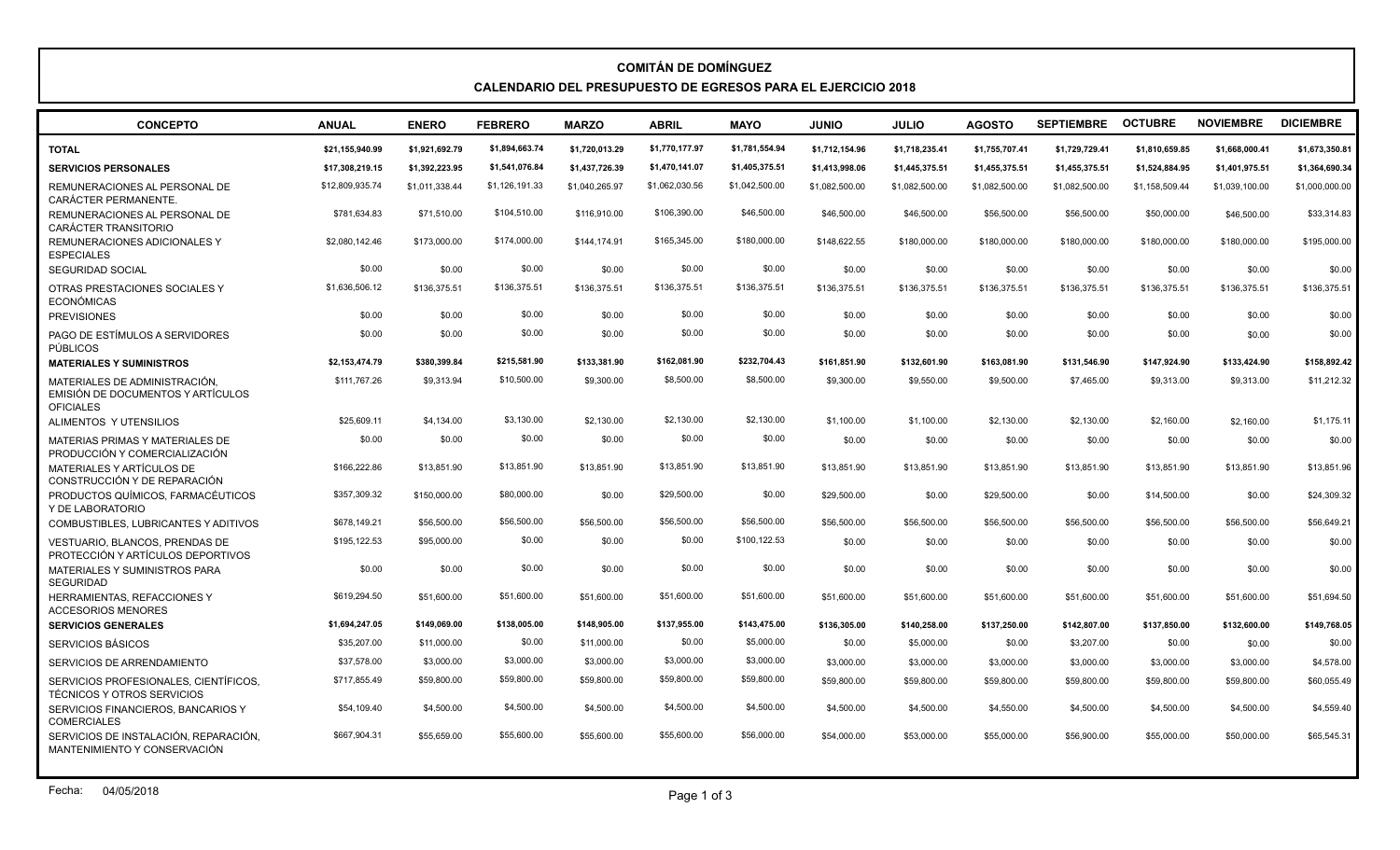## **COMITÁN DE DOMÍNGUEZ CALENDARIO DEL PRESUPUESTO DE EGRESOS PARA EL EJERCICIO 2018**

| <b>CONCEPTO</b>                                                    | <b>ANUAL</b> | <b>ENERO</b> | <b>FEBRERO</b>   | <b>MARZO</b> | <b>ABRIL</b>     | <b>MAYO</b>      | <b>JUNIO</b> | <b>JULIO</b> | <b>AGOSTO</b> | SEPTIEMBRE OCTUBRE |            | <b>NOVIEMBRE</b> | <b>DICIEMBRE</b> |
|--------------------------------------------------------------------|--------------|--------------|------------------|--------------|------------------|------------------|--------------|--------------|---------------|--------------------|------------|------------------|------------------|
| SERVICIOS DE COMUNICACIÓN SOCIAL Y<br><b>PUBLICIDAD</b>            | \$103,477.45 | \$8,600.00   | \$8,600.00       | \$8,600.00   | \$8,600.00       | \$8,700.00       | \$8,700.00   | \$8,700.00   | \$8,600.00    | \$8,600.00         | \$9,000.00 | \$8,500.00       | \$8,277.45       |
| SERVICIOS DE TRASLADO Y VIÁTICOS                                   | \$39,586.40  | \$3,300.00   | \$3,300.00       | \$3,300.00   | \$3,300.00       | \$3,300.00       | \$3,300.00   | \$3,300.00   | \$3,300.00    | \$3,300.00         | \$3,300.00 | \$3,300.00       | \$3,286.40       |
| SERVICIOS OFICIALES                                                | \$0.00       | \$0.00       | \$0.00           | \$0.00       | \$0.00           | \$0.00           | \$0.00       | \$0.00       | \$0.00        | \$0.00             | \$0.00     | \$0.00           | \$0.00           |
| OTROS SERVICIOS GENERALES                                          | \$38,529.00  | \$3,210.00   | \$3,205.00       | \$3,105.00   | \$3,155.00       | \$3,175.00       | \$3,005.00   | \$2,958.00   | \$3,000.00    | \$3,500.00         | \$3,250.00 | \$3,500.00       | \$3,466.00       |
| TRANSFERENCIAS, ASIGNACIONES,<br><b>SUBSIDIOS Y OTRAS AYUDAS</b>   | \$0.00       | \$0.00       | \$0.00           | \$0.00       | \$0.00           | \$0.00           | \$0.00       | \$0.00       | \$0.00        | \$0.00             | \$0.00     | \$0.00           | \$0.00           |
| <b>TRANSFERENCIAS INTERNAS Y</b><br>ASIGNACIONES AL SECTOR PÚBLICO | \$0.00       | \$0.00       | \$0.00           | \$0.00       | \$0.00           | \$0.00           | \$0.00       | \$0.00       | \$0.00        | \$0.00             | \$0.00     | \$0.00           | \$0.00           |
| SUBSIDIOS Y SUBVENCIONES                                           | \$0.00       | \$0.00       | \$0.00           | \$0.00       | \$0.00           | \$0.00           | \$0.00       | \$0.00       | \$0.00        | \$0.00             | \$0.00     | \$0.00           | \$0.00           |
| AYUDAS SOCIALES                                                    | \$0.00       | \$0.00       | \$0.00           | \$0.00       | \$0.00           | \$0.00           | \$0.00       | \$0.00       | \$0.00        | \$0.00             | \$0.00     | \$0.00           | \$0.00           |
| PENSIONES Y JUBILACIONES                                           | \$0.00       | \$0.00       | \$0.00           | \$0.00       | \$0.00           | \$0.00           | \$0.00       | \$0.00       | \$0.00        | \$0.00             | \$0.00     | \$0.00           | \$0.00           |
| <b>DONATIVOS</b>                                                   | \$0.00       | \$0.00       | \$0.00           | \$0.00       | \$0.00           | \$0.00           | \$0.00       | \$0.00       | \$0.00        | \$0.00             | \$0.00     | \$0.00           | \$0.00           |
| <b>BIENES MUEBLES, INMUEBLES E</b><br><b>INTANGIBLES</b>           | \$0.00       | \$0.00       | \$0.00           | \$0.00       | \$0.00           | \$0.00           | \$0.00       | \$0.00       | \$0.00        | \$0.00             | \$0.00     | \$0.00           | \$0.00           |
| MOBILIARIO Y EQUIPO DE ADMINISTRACIÓN                              | \$0.00       | \$0.00       | \$0.00           | \$0.00       | \$0.00           | \$0.00           | \$0.00       | \$0.00       | \$0.00        | \$0.00             | \$0.00     | \$0.00           | \$0.00           |
| MOBILIARIO Y EQUIPO EDUCACIONAL Y<br><b>RECREATIVO</b>             | \$0.00       | \$0.00       | \$0.00           | \$0.00       | \$0.00           | \$0.00           | \$0.00       | \$0.00       | \$0.00        | \$0.00             | \$0.00     | \$0.00           | \$0.00           |
| EQUIPO E INSTRUMENTAL MÉDICO Y DE<br><b>LABORATORIO</b>            | \$0.00       | \$0.00       | \$0.00<br>\$0.00 | \$0.00       | \$0.00<br>\$0.00 | \$0.00<br>\$0.00 | \$0.00       | \$0.00       | \$0.00        | \$0.00             | \$0.00     | \$0.00           | \$0.00           |
| VEHÍCULOS Y EQUIPO DE TRANSPORTE                                   | \$0.00       | \$0.00       |                  | \$0.00       |                  |                  | \$0.00       | \$0.00       | \$0.00        | \$0.00             | \$0.00     | \$0.00           | \$0.00           |
| MAQUINARIA, OTROS EQUIPOS Y<br><b>HERRAMIENTAS</b>                 | \$0.00       | \$0.00       | \$0.00           | \$0.00       | \$0.00           | \$0.00           | \$0.00       | \$0.00       | \$0.00        | \$0.00             | \$0.00     | \$0.00           | \$0.00           |
| <b>ACTIVOS BIOLÓGICOS</b>                                          | \$0.00       | \$0.00       | \$0.00           | \$0.00       | \$0.00           | \$0.00           | \$0.00       | \$0.00       | \$0.00        | \$0.00             | \$0.00     | \$0.00           | \$0.00           |
| <b>BIENES INMUEBLES</b>                                            | \$0.00       | \$0.00       | \$0.00           | \$0.00       | \$0.00           | \$0.00           | \$0.00       | \$0.00       | \$0.00        | \$0.00             | \$0.00     | \$0.00           | \$0.00           |
| <b>ACTIVOS INTANGIBLES</b>                                         | \$0.00       | \$0.00       | \$0.00           | \$0.00       | \$0.00           | \$0.00           | \$0.00       | \$0.00       | \$0.00        | \$0.00             | \$0.00     | \$0.00           | \$0.00           |
| <b>INVERSIÓN PÚBLICA</b>                                           | \$0.00       | \$0.00       | \$0.00           | \$0.00       | \$0.00           | \$0.00           | \$0.00       | \$0.00       | \$0.00        | \$0.00             | \$0.00     | \$0.00           | \$0.00           |
| OBRA PÚBLICA EN BIENES DE DOMINIO<br><b>PÚBLICO</b>                | \$0.00       | \$0.00       | \$0.00           | \$0.00       | \$0.00           | \$0.00           | \$0.00       | \$0.00       | \$0.00        | \$0.00             | \$0.00     | \$0.00           | \$0.00           |
| OBRA PÚBLICA EN BIENES DE DOMINIO<br><b>PROPIO</b>                 | \$0.00       | \$0.00       | \$0.00           | \$0.00       | \$0.00           | \$0.00           | \$0.00       | \$0.00       | \$0.00        | \$0.00             | \$0.00     | \$0.00           | \$0.00           |
| PROYECTOS PRODUCTIVOS Y ACCIONES<br>DE FOMENTO                     | \$0.00       | \$0.00       | \$0.00           | \$0.00       | \$0.00           | \$0.00           | \$0.00       | \$0.00       | \$0.00        | \$0.00             | \$0.00     | \$0.00           | \$0.00           |
| <b>INVERSIONES FINANCIERAS Y OTRAS</b><br><b>PROVISIONES</b>       | \$0.00       | \$0.00       | \$0.00           | \$0.00       | \$0.00           | \$0.00           | \$0.00       | \$0.00       | \$0.00        | \$0.00             | \$0.00     | \$0.00           | \$0.00           |
| INVERSIONES PARA EL FOMENTO DE<br><b>ACTIVIDADES PRODUCTIVAS</b>   | \$0.00       | \$0.00       | \$0.00           | \$0.00       | \$0.00           | \$0.00           | \$0.00       | \$0.00       | \$0.00        | \$0.00             | \$0.00     | \$0.00           | \$0.00           |
| PROVISIONES PARA CONTINGENCIAS Y<br>OTRAS EROGACIONES ESPECIALES   | \$0.00       | \$0.00       | \$0.00           | \$0.00       | \$0.00           | \$0.00           | \$0.00       | \$0.00       | \$0.00        | \$0.00             | \$0.00     | \$0.00           | \$0.00           |
| PARTICIPACIONES Y APORTACIONES                                     | \$0.00       | \$0.00       | \$0.00           | \$0.00       | \$0.00           | \$0.00           | \$0.00       | \$0.00       | \$0.00        | \$0.00             | \$0.00     | \$0.00           | \$0.00           |